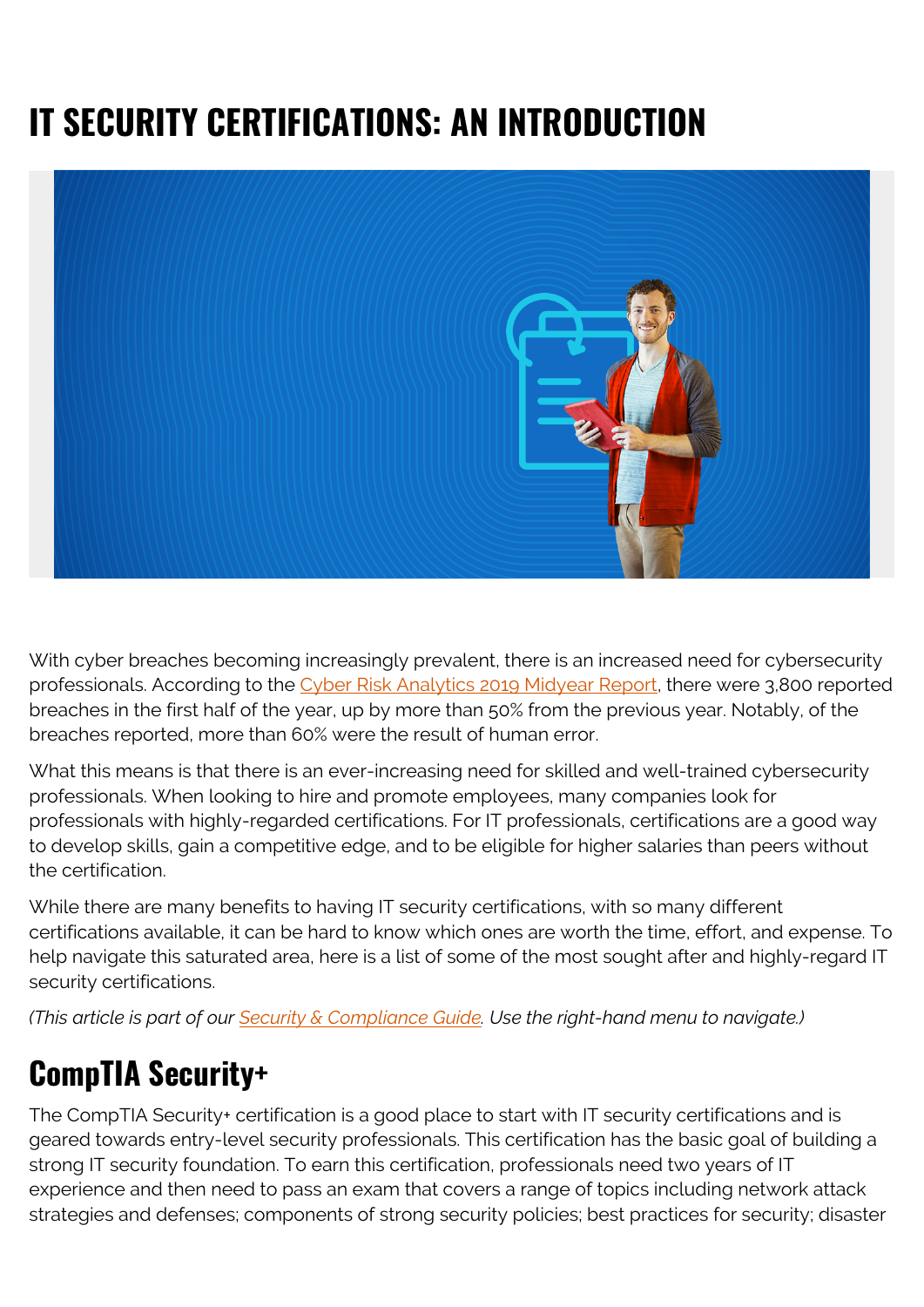recovery and continuity; and encryption products and standards.

This general cybersecurity certification is good for anyone that is interested in getting a good entry into IT security, and earning this certification will demonstrate expertise with some important security topics, including threat management, cryptography, identity management, security systems, security risk identification, and security infrastructure. Notably, because all IT professionals need some security experience, the CompTIA Security+ is a beneficial certification for individuals in roles outside of security, for example, developers and support analysts.

## **Certified Information Systems Security Professional (CISSP)**

CISSP is another general security certification that is not vendor-specific. Referred to by some as the "crown jewel" of security certification, it's a high-level certification that is universally recognized and highly sought after by many employers. Offered by the International Information Systems Security Certification Consortium (ISC2), CISSP covers some key cybersecurity categories like access control, cryptography, telecommunications, and networking. Professionals with this certification have the skill sets needed to effectively design, implement, and manage cybersecurity systems.

To be eligible for this certification, individuals must have 3-5 years of relevant experience prior to taking the exam. This certification is essential for individuals wanting to move into a chief information security officer (CISO) role and is helpful for IT managers, analysts, system engineers, and consultants.

### **Certified Information Security Manager (CISM)**

Another advanced and highly sought after certification is CISM, which requires applicants to have at least five years of relevant experience. Having this certification demonstrates skills in the areas of security risk management; program development and management; governance; and crisis management. It's geared toward higher-level IT professionals, specifically those that manage, develop, or oversee systems.

To earn this certification, professionals must commit to the Information Systems Audit and Control Association (ISACA) code of ethics, pass an exam, have five years of IT security experience with at least three years in job practice analysis areas, and submit a written application. Topics covered in this examination and corresponding prep courses include information security program development and management; incident management; risk management; and compliance. It's an ideal certification for individuals that are interested in enterprise-level information security or for individuals that have or want managerial-level roles in information security.

# **GIAC Security Essentials (GSEC)**

Another entry-level general security certification is the Global Information Assurance Security Essentials Certification (GSEC). This tests professionals in security administration, forensics, audits, software security, management, and a variety of security best practices. With no prerequisites required, this is a good certification for IT professionals interested in security, especially since it's broadly focused on security best practices and ensures expertise in areas of preventing attacks, identifying threats, networking concepts, and secure communication.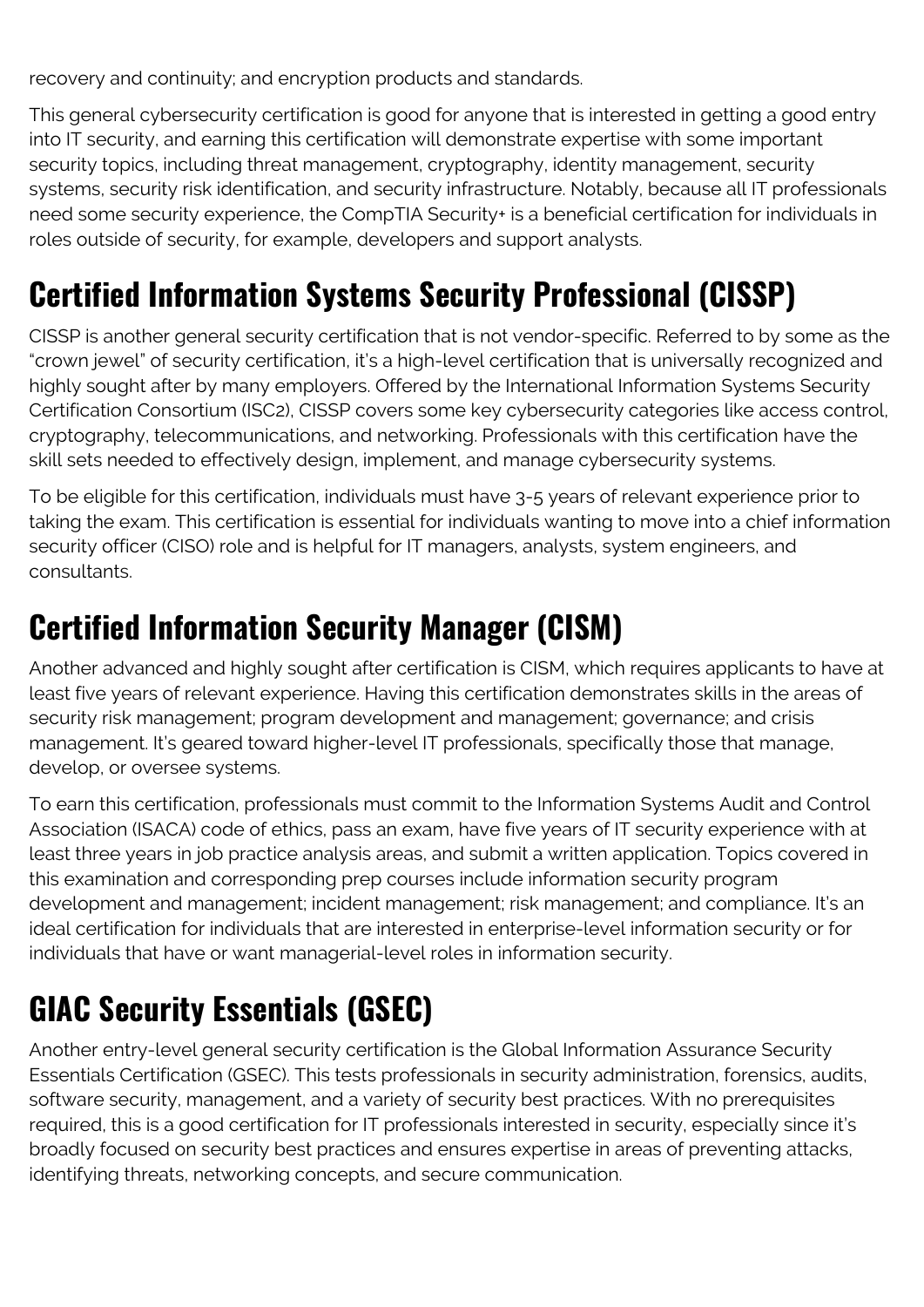# **Certified Ethical Hacker (CEH)**

As many IT security professionals have learned, to effectively protect systems, they need to learn to think like hackers. In an effort to do this, there has been a rise in white hat hackers or ethical hackers working to gain the necessary hacking skills to beat hackers at their own game.

With this goal in mind, the CEH designation teaches IT professionals to think like a hacker. Individuals with this certification have developed skills in the five phases of ethical hacking, which are reconnaissance, enumeration, gaining access, maintaining access, and covering tracks. To teach these skills, it deals with topics like hacking that targets cloud computing, mobile platforms, and operating systems.

To earn this certification, professionals must pass an exam and have either attended the training or have two years of verified, IT-security experience. This is a good certification for security officers, auditors, and site administrators and is ideal preparation for individuals interested in penetration testing.

### **Computer Hacking Forensic Investigator (CHFI)**

Forensic investigators play an important role in cybersecurity by analyzing attacks, pulling the necessary information to formally report an attack, and working to prevent future attacks. These professionals have the skills to investigate a wide range of crimes including theft of intellectual property, IT usage violations, and system fraud.

The Computer Hacking Forensic Investigator (CHFI) certification is an advanced certification that is geared towards forensic investigators and demonstrates their skill sets in key areas, including gathering evidence and helping to prosecute offenders. This EC-Council certification covers incident response, forensics, recovering information, examination, analysis, and reporting computer-based evidence. This certification is used and sought after by corporations as well as police and government investigators.

### **Certified Information Systems Auditor (CISA)**

CISA is the best certification available for individuals that want to do audit control and assurance. Earning this certification provides evidence of skills in the CISA job practice areas of auditing, governance and management, acquisition, development and implementation, maintenance and service management, and asset protection.

This is a globally recognized certification that is necessary for professionals in high-level audit, assurance, and control roles. In addition, it's helpful for those responsible for auditors and those with roles that involve controlling, monitoring, and assessing IT systems. To earn this certification, individuals must have at least five years of experience working in information systems, pass an exam, submit an application, agree to the ISACA code of ethics, and agree to the ISACA's information systems standards.

## **Certified Cloud Security Professional (CCSP)**

Traditional IT security practices don't work well for cloud services. As a result, those IT professionals tasked with cloud security need unique skill sets and training. The Certified Cloud Security